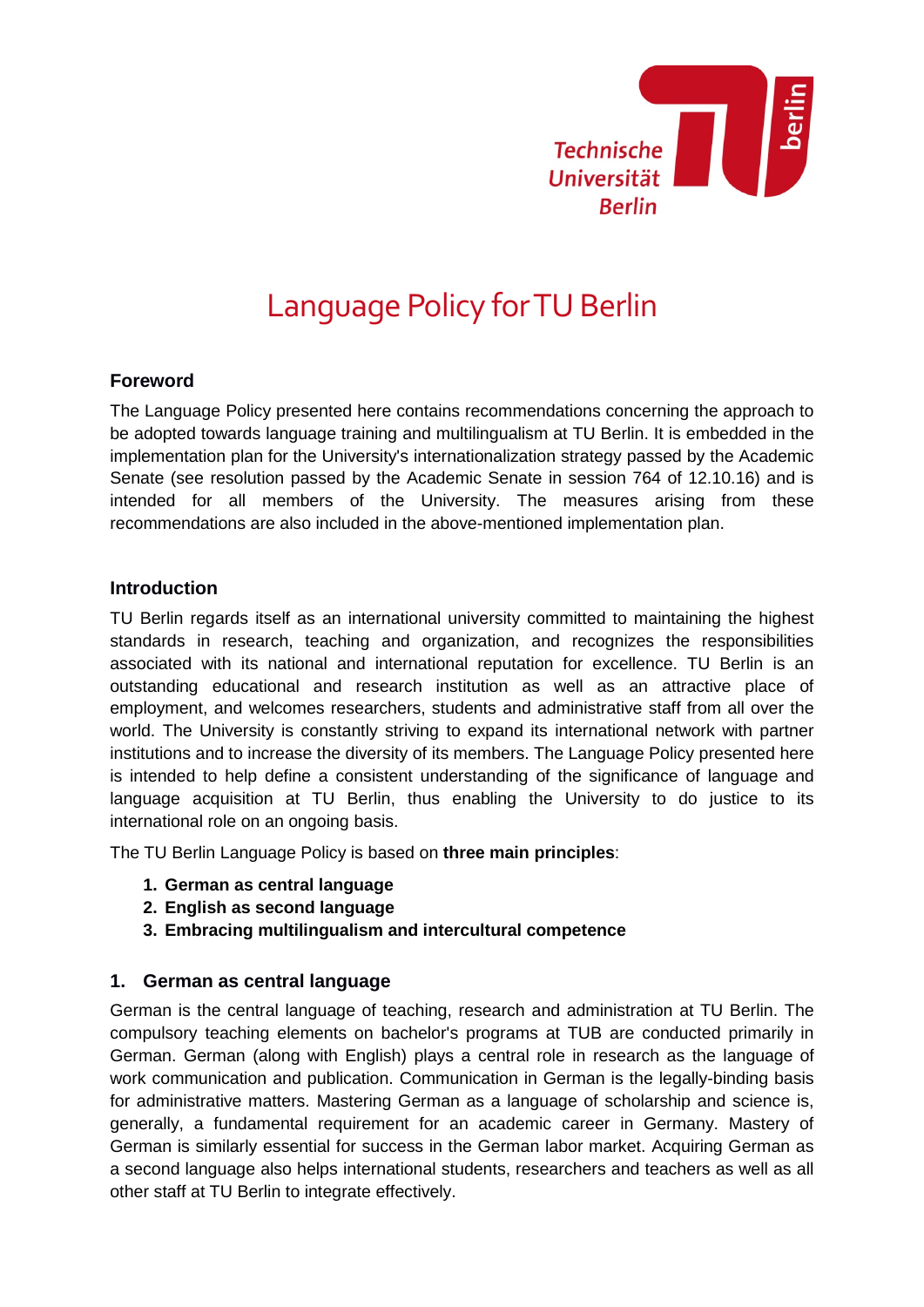- All international students are required, if not by their admission requirements then during the course of their studies, to achieve a level of written and spoken German enabling them to communicate effectively within the context of their specialist discipline, as well as in their professional lives.
- All researchers and teaching staff are expected during their employment at TU Berlin to acquire a level of German allowing them to communicate effectively in their daily lives at the University, and in the long term to participate in research and teaching within the German-speaking academic community. A willingness to acquire language skills will strengthen the capacity of international researchers and teachers to engage effectively with the German-speaking student body, as well as with office and technical staff.
- All other members of staff are expected during their employment at TU Berlin to acquire a level of German allowing them to communicate effectively in their daily lives at the University.

# **2. English as second language**

English serves as the primary lingua franca for research, teaching and administration at TU Berlin. The ongoing support of English as second language at TUB is essential for a successful and sustainable process of internationalization. This applies to the multi-faceted nature of internationalization within the University as well as to all international communication conducted by TU Berlin and its members.

English-language publications ensure that research achieves international recognition. Programs offered in English and the establishing of English-language administrative structures as well as the employment of English-speaking administrative staff help make TU Berlin more attractive as an employer in the international labor market, while making it easier for international students and staff to integrate into life at TU Berlin.

- In addition to German, all students at TU Berlin are expected during the course of their studies to acquire an effective level of English, both as an academic language and as a second language for every day communication at the University.
- Students and junior scholars should be given the opportunity to put both their written and spoken German and English into practice (at least within the context of their specialist discipline).
- It should be possible to take English-language written and oral examinations.
- Important information, such as legally-binding documents, must be available in German and English (convenience translation).
- TU Berlin websites must provide clear and unequivocal information in both German and English concerning its range of offers and organizational structures.